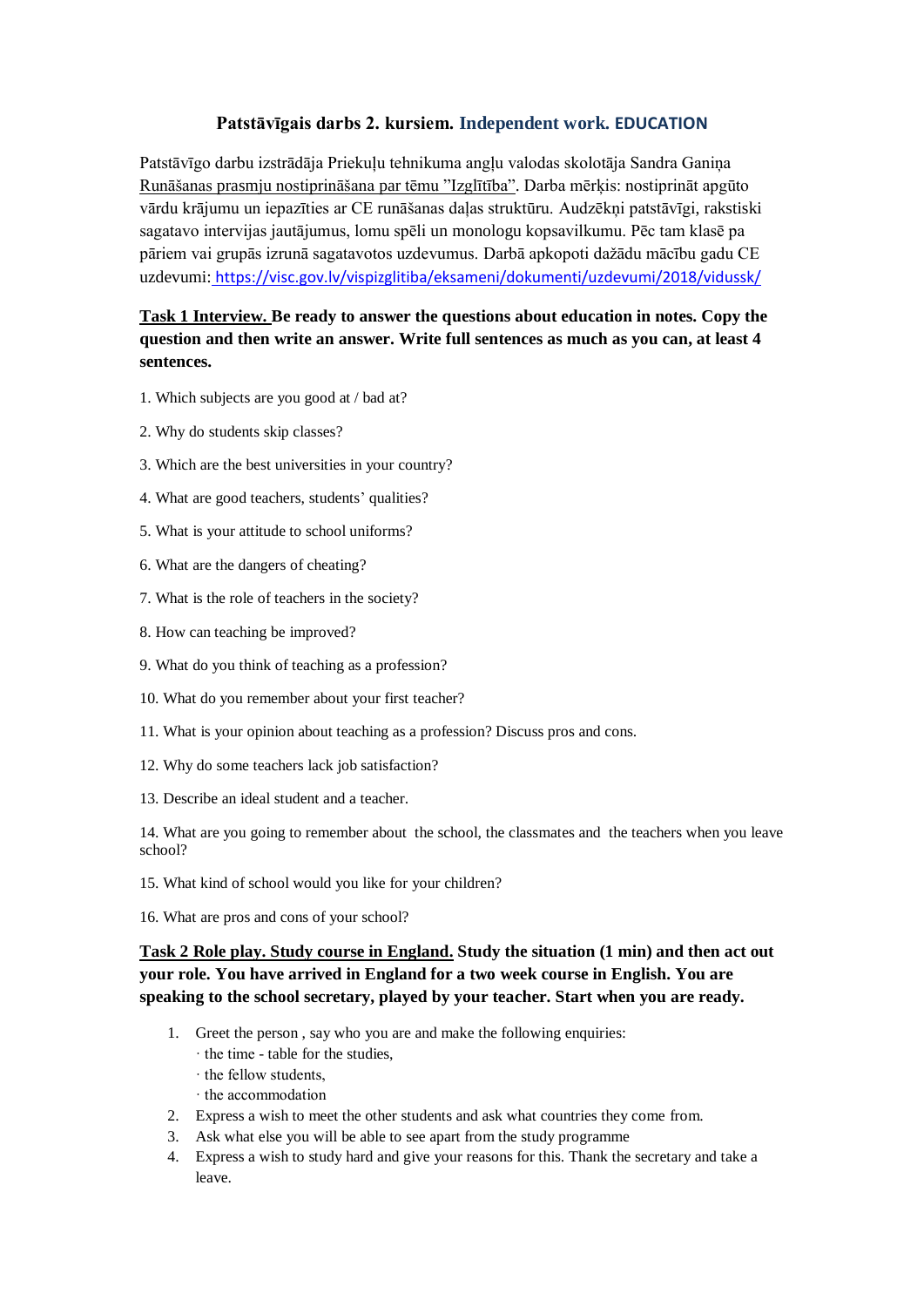**Task 3 Monologue. Read the extract from an article. In your own words: 1) write what the main idea is; 2) write in 30 words what you think about the issue raised in the text and come to a conclusion. At exam you have 2 minutes to prepare. Speaking time: 5 minutes.**

**· Text 1 UNDERSTANDING SCHOOL DRESS CODES.** You may not care why school officials created various dress codes, but understanding why they exist may help you feel a little better about them. One of the biggest reasons for these guidelines on clothing attire is to make sure everyone comes to school dressed appropriately, so as to not offend other students. Keeping students focused on their classes, rather than what the person next to them is wearing, is one the biggest reasons for dress codes.

**· Text 2 BUSY TIMES** Teenagers' days are often filled with classes, extracurricular activities, and studying. They may find it difficult to carve out time to eat and sleep. If you find that your grades are falling behind, you aren't getting enough sleep, and you generally wake up and go to bed each day feeling stressed, then something has to give. Sometimes life is about making choices, and you may find that you are simply over-scheduled.

**·Text 3 CELL PHONES DON'T BELONG IN THE CLASSROOM.** A student with a cell phone is an uninterested student, one with a short attention span who cares more about socializing than education. Parents think of cell phones as a connection to their children in an emergency. But when was the last situation that genuinely called for an immediate phone call to a child? In most cases, contacting the hospital or the police would seem more urgent. And parents can always call the school's main office to reach their children.

**·Text 4 STUDY ABROAD AND SEE THE WORLD.** What will it get you? A new language, exposure to new cultures and a whole new set of friends. As a high school student, there are programmes that will place you with a host family in another country and send you to a new school for one semester or a full year if you choose. Along with the basics like math and English, you can often choose from some great subjects like dance, photography, art, drama, society and culture, design and technology, computer studies or even join the school band!

**·Text 5 TAKING GAP YEAR.** If you're feeling burnt out after high school, want to earn money to pay for college, or are just plain adventurous, consider taking a gap year. A gap year is when you take a year off between high school and college to pursue another interest. In order to get all of the gap year benefits, it is a time you should spend actively, not just sitting around your parents' house. Use your gap year to increase your maturity, independence and self-esteem. http://www.nextstepu.com

**·Text 6 JUNK FOOD IN SCHOOLS.** School is where children spend most of their time, and it is where we lay the foundation for healthy habits. That's why New Jersey is the first state to adopt a school policy that bans candy, soda, and other junk food. Soda and junk food will be replaced with more nutritious alternatives. You will still have choices, but instead of candy or chips, you may have to decide between an apple or carrot. It has always been the role of government to help solve problems, including health crises.

**·Text 7 HOMESCHOOLING.** Despite all of the efforts to improve schools, some parents believe that our schools are not fit for educating their children. Homeschooled families educate their children as they see fit, either basing their education on curriculum available for purchase or developing their own curriculum. With the recent growth of the Internet, even more families have become attracted to homeschooling. And often home schooled students outperform their public school friends. [http://www.fazeteen.com](http://www.fazeteen.com/)

**·Text 8 INVOLVE YOUR PARENTS** Don't exclude your parents from your college search! You will need your parents' advice to help you figure out which colleges will suit your goals, your needs and your budget. Let them help you consider all your college options, as you can't discount the value of their involvement in your education. When the time comes to make a final decision, make sure the college you choose is a place you will love. After all it's you, not your parents, who will be spending years there. [http://www.nextstepu.com](http://www.nextstepu.com/)